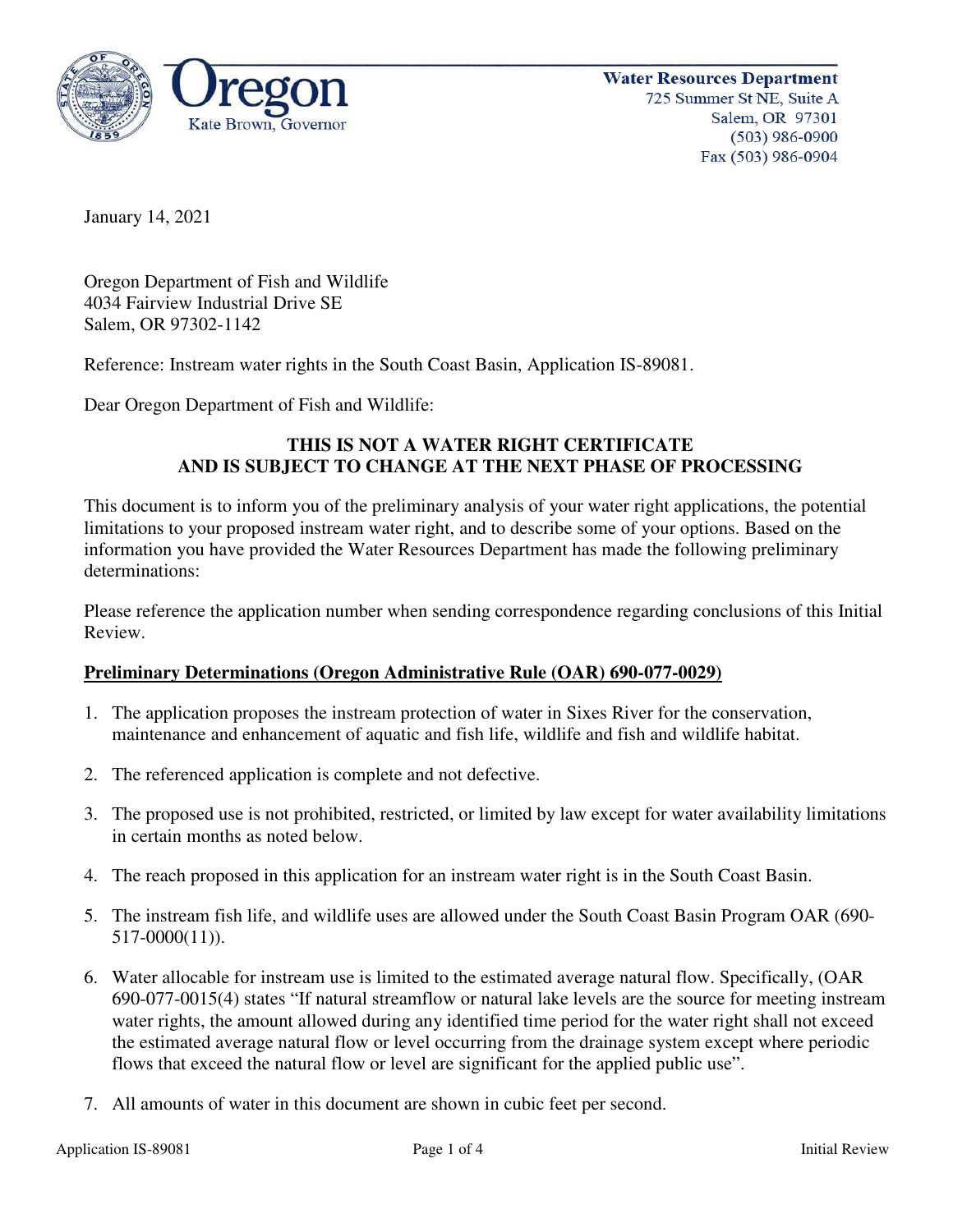# **Application IS-89081**

# **Priority date: November 30, 2020**

### **Description:**

Sixes River, tributary to Pacific Ocean, beginning at river mile 18.5 (NWSE, S12, T32S, R14W, WM) in Curry County (42.804423, -124.305877) and continuing downstream to river mile 10.1 (SWSW, S6, T32S, R14W, WM) in Curry County (42.815197, -124.412492).

a. The amount of water requested for instream use:

Fish Life and Fish Habitat:

| Jan | $\overline{\phantom{0}}$<br>Feb | Mar | Apr | May | Jun                            | Jul | Aug | Sep | Oct  | N <sub>ov</sub> | Dec |
|-----|---------------------------------|-----|-----|-----|--------------------------------|-----|-----|-----|------|-----------------|-----|
|     |                                 |     |     | 204 | 0 <sup>2</sup><br>, , <u>,</u> |     |     |     | ن. ب |                 |     |

#### Estimated Average Natural Flow:

| Jan | Feb |     | Mar Apr |                                              |  |  | May $\vert$ Jun $\vert$ Jul $\vert$ Aug $\vert$ Sep $\vert$ Oct $\vert$ | <b>Nov</b> | Dec |
|-----|-----|-----|---------|----------------------------------------------|--|--|-------------------------------------------------------------------------|------------|-----|
| 532 | 624 | 564 |         | 325   113   80.9   41.7   24.3   14.9   22.9 |  |  |                                                                         | 236        | 559 |

Allowable Instream Use:

| Jan | $\mathbf{r}$ 1<br>Feb | Mar | Apr | May | Jun  | Jul | Aug | Sep.     | Oct       | <b>Nov</b> | Dec |
|-----|-----------------------|-----|-----|-----|------|-----|-----|----------|-----------|------------|-----|
|     |                       |     |     | 113 | 80.9 |     |     | $\Omega$ | 220<br>∠⊷ |            |     |

#### **Summary of Determination:**

A percentage of the water applied for has been determined allocable for the purpose(s) identified in the application. That rate allowed is shown in the table above titled "Allowable Instream Use" and, if less than the rate shown in "Requested for Fish Life and Fish Habitat" table, is limited to the rate shown in the "Estimated Average Natural Flow" table.

The application can be moved to the next phase of the water rights application review process. Comments received within the comment period will be evaluated at the next phase of the process.

#### Withdrawal:

If you choose not to proceed, you may withdraw your application. To accomplish this, you must notify the Department in writing by **February 2, 2021**.

#### To Proceed with Your Application:

If you choose to proceed with an application, you do not have to notify the Department. Your application will automatically be placed on the Department's Public Notice to allow others the opportunity to comment. After the comment period the Department will complete a public interest review and issue a proposed final order.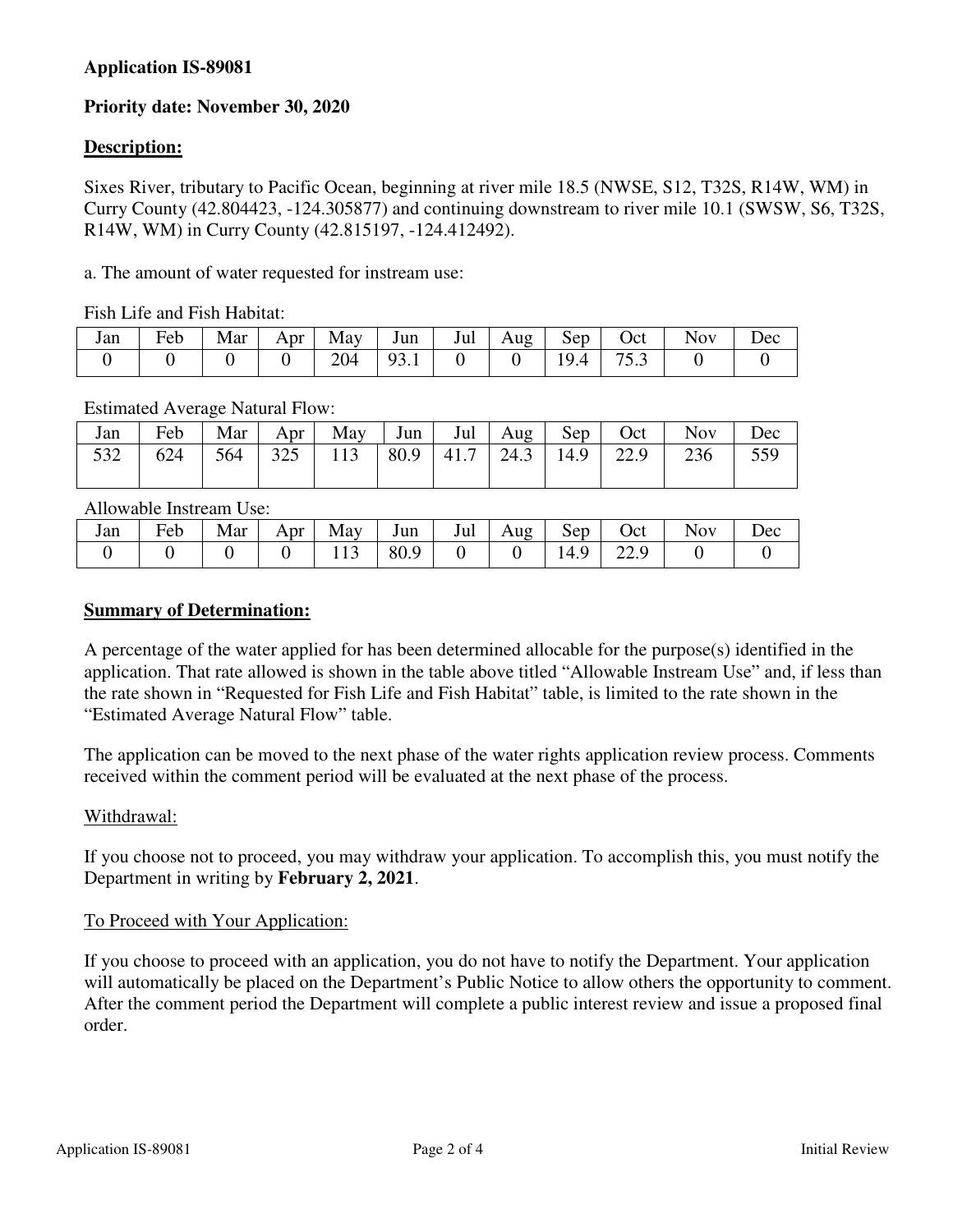If you have any question:

Feel free to contact R. Craig Kohanek at (503) 986-0823 or Ron.C. Kohanek@oregon.gov if you have questions. Please have the application number available if you call.

Sincerely,

R. Craig Kohanek Water Rights Analyst

Cc: File Watermaster #13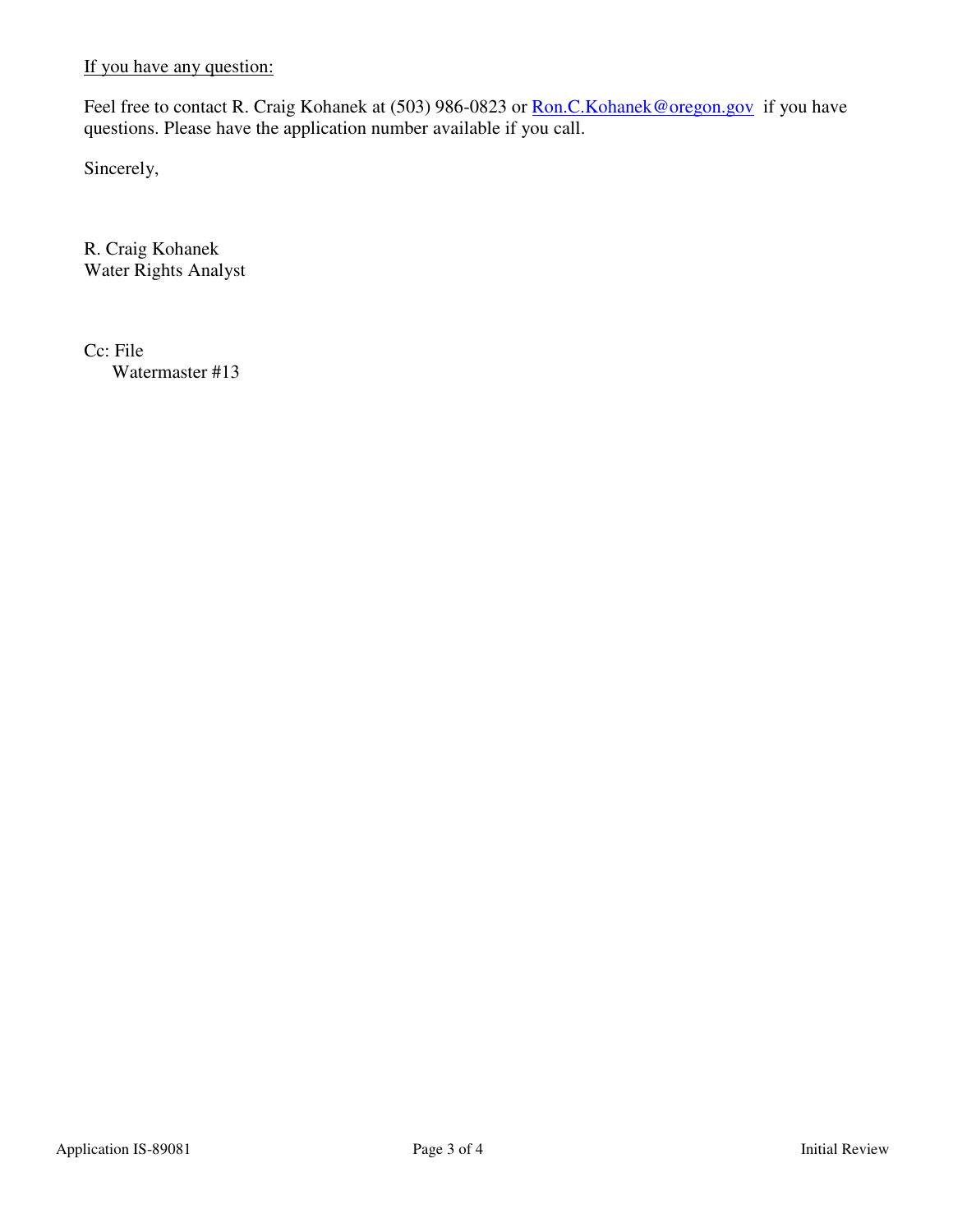## APPLICATION FACT SHEET

Application File Number: IS-89081

Applicant: Oregon Department of Fish and Wildlife

County(ies): Coos

Watermaster: Scott Ceciliani, District #14

Priority Date: November 30, 2020

Source: Sixes River, tributary to Pacific Ocean

Basin Name & Number: South Coast Basin, #517

WAB: 70878

Allowable Instream Use:

| Jan | Ē<br>reb | Mar | Apr | May             | Jun            | Jul | Aug | Sep  | Oct  | lov | $\iota$ ec |
|-----|----------|-----|-----|-----------------|----------------|-----|-----|------|------|-----|------------|
|     |          |     |     | $\sim$<br>1 1 J | 80.9<br>$\sim$ |     |     | `4.> | 44.J |     |            |

PUBLIC NOTICE DATE: Tuesday, January 19, 2021

# 30 DAY COMMENT DEADLINE DATE: **Thursday, February 18, 2021**